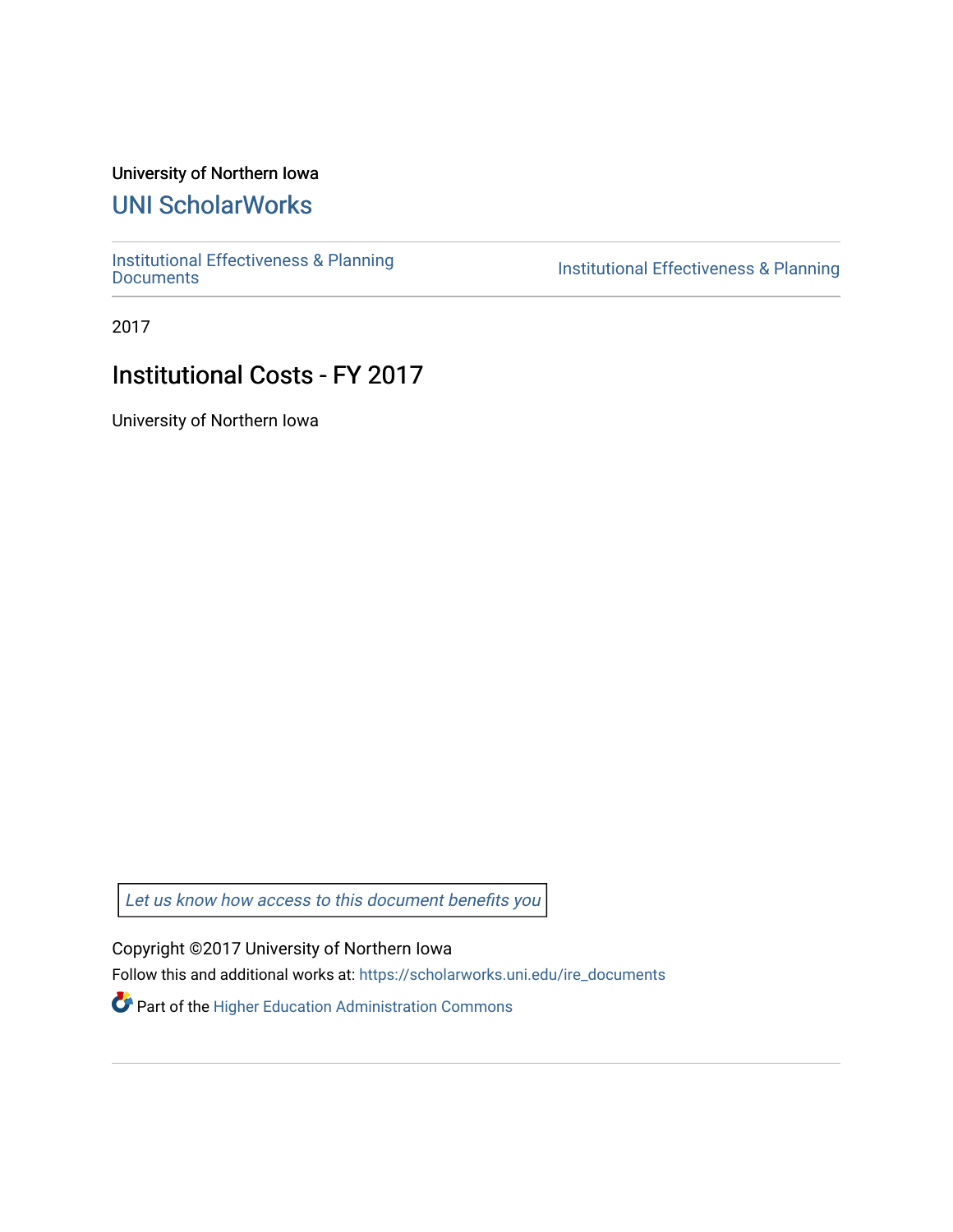| <b>TABLE 1</b>                                                                       |                            |  |  |  |  |
|--------------------------------------------------------------------------------------|----------------------------|--|--|--|--|
| <b>INSTITUTIONAL COSTS - FY 2017</b>                                                 |                            |  |  |  |  |
| university name                                                                      |                            |  |  |  |  |
| <b>Unit Cost Expenditures</b><br><b>Classified by Programs Included and Excluded</b> |                            |  |  |  |  |
| <b>General Program Operations 1</b>                                                  |                            |  |  |  |  |
| Programs Included in Unit Costs<br>Ι.                                                |                            |  |  |  |  |
| Instruction<br>A                                                                     | \$74,640,303               |  |  |  |  |
| B. Research                                                                          | 509,190                    |  |  |  |  |
| C. Academic Support (ex. Price Lab)                                                  | 20,169,396                 |  |  |  |  |
| D. Student Services                                                                  | 10,795,964                 |  |  |  |  |
| E. Institutional Support                                                             | 23,044,390                 |  |  |  |  |
| F. Plant Operations & Maintenance                                                    | 18,499,871                 |  |  |  |  |
| (excluding Building Repairs)                                                         |                            |  |  |  |  |
| <b>Subtotal</b>                                                                      | 147,659,114                |  |  |  |  |
| G. Less Indirect Cost Recovery<br>Subtotal - Included                                | (1,306,805)<br>146,352,309 |  |  |  |  |
|                                                                                      |                            |  |  |  |  |
| II.<br>Programs Excluded from Unit Costs                                             |                            |  |  |  |  |
| <b>Building Repairs</b><br>А.                                                        | 1,335,809                  |  |  |  |  |
| <b>B.</b> Public Service                                                             | 726,336                    |  |  |  |  |
| C. Scholarships and Fellowships                                                      | 13,915,812                 |  |  |  |  |
| D. Auxiliary Enterprises                                                             |                            |  |  |  |  |
| E. Health Care Units                                                                 |                            |  |  |  |  |
| F. Academic Support (Price Lab)                                                      | 398,292                    |  |  |  |  |
| G. Reimbursed Indirect Costs                                                         | 1,306,805                  |  |  |  |  |
| H. Unreimbursed Indirect Costs                                                       |                            |  |  |  |  |
| <b>Subtotal - Excluded</b>                                                           | 17,683,054                 |  |  |  |  |
| III.<br><b>Total Operating Expenditures</b>                                          | \$164,035,363              |  |  |  |  |
|                                                                                      |                            |  |  |  |  |

1. General Education Fund.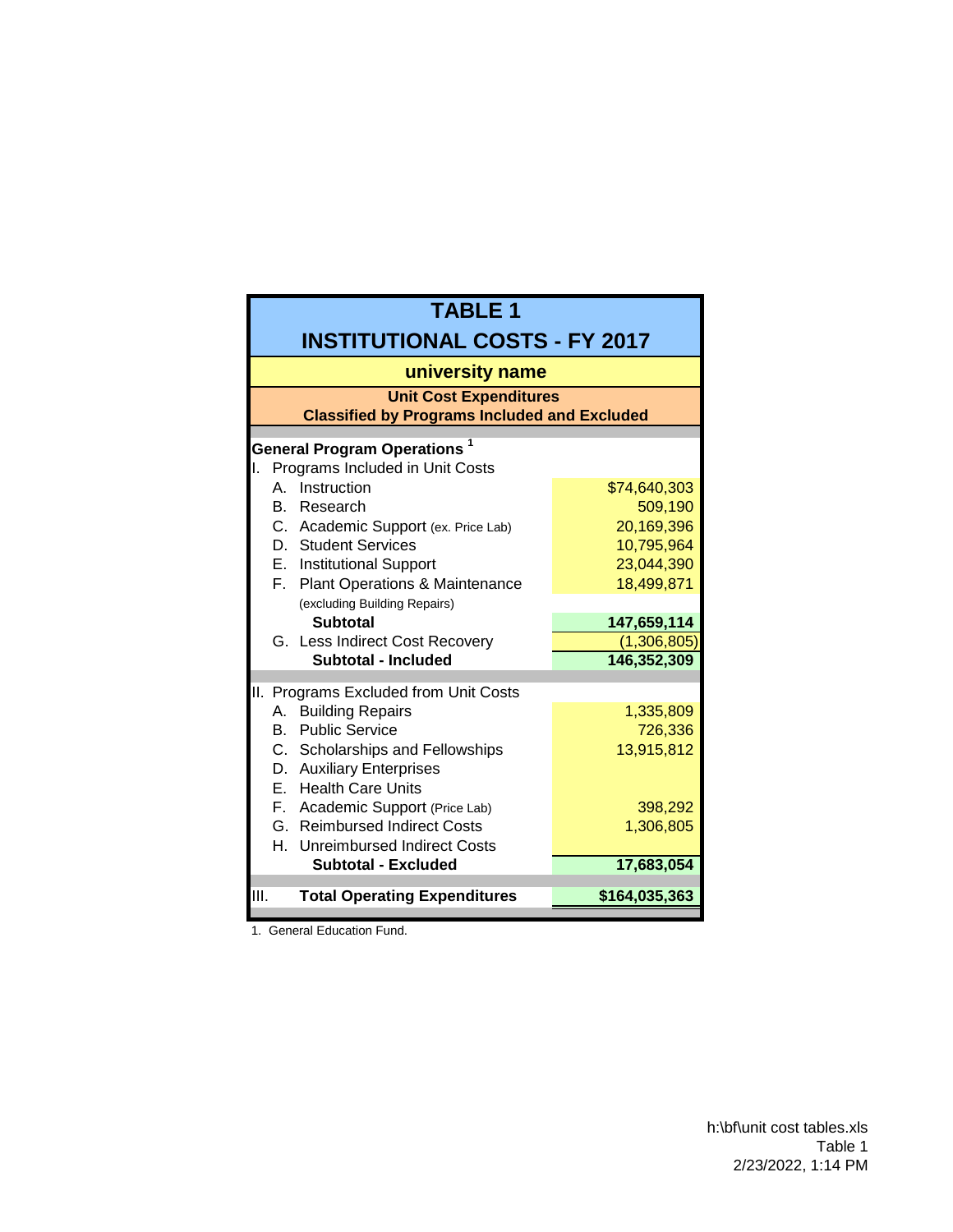| <b>TABLE 2</b>                                                                                                                                                                                                                                                                                                      |               |  |  |  |  |
|---------------------------------------------------------------------------------------------------------------------------------------------------------------------------------------------------------------------------------------------------------------------------------------------------------------------|---------------|--|--|--|--|
| <b>INSTITUTIONAL COSTS - FY 2017</b>                                                                                                                                                                                                                                                                                |               |  |  |  |  |
| university name                                                                                                                                                                                                                                                                                                     |               |  |  |  |  |
| <b>Unit Cost Expenditures Classified by Student Level</b>                                                                                                                                                                                                                                                           |               |  |  |  |  |
| <b>General Program Operations</b>                                                                                                                                                                                                                                                                                   |               |  |  |  |  |
| Expenditures Included in Unit Costs <sup>2</sup><br>II.                                                                                                                                                                                                                                                             |               |  |  |  |  |
| A. Lower Division                                                                                                                                                                                                                                                                                                   | \$39,597,978  |  |  |  |  |
| <b>Upper Division</b><br>В.                                                                                                                                                                                                                                                                                         | 83,377,873    |  |  |  |  |
| D. Masters                                                                                                                                                                                                                                                                                                          | 16,969,036    |  |  |  |  |
| E. Advanced Graduate                                                                                                                                                                                                                                                                                                | 6,407,422     |  |  |  |  |
| F. Professional                                                                                                                                                                                                                                                                                                     |               |  |  |  |  |
| Subtotal - Included                                                                                                                                                                                                                                                                                                 | \$146,352,309 |  |  |  |  |
| <b>Expenditures Excluded from Unit Costs</b><br>Ш.                                                                                                                                                                                                                                                                  |               |  |  |  |  |
| A. Building Repairs                                                                                                                                                                                                                                                                                                 | 1,335,809     |  |  |  |  |
| <b>B.</b> Public Service                                                                                                                                                                                                                                                                                            | 726,336       |  |  |  |  |
| C. Scholarships and Fellowships                                                                                                                                                                                                                                                                                     | 13,915,812    |  |  |  |  |
| D. Auxiliary Enterprises                                                                                                                                                                                                                                                                                            |               |  |  |  |  |
| E. Health Care Units                                                                                                                                                                                                                                                                                                |               |  |  |  |  |
| F. Academic Support                                                                                                                                                                                                                                                                                                 | 398,292       |  |  |  |  |
| <b>Organized Activities</b>                                                                                                                                                                                                                                                                                         |               |  |  |  |  |
| G. Reimbursed Indirect Costs                                                                                                                                                                                                                                                                                        |               |  |  |  |  |
| H. Unreimbursed Indirect Costs                                                                                                                                                                                                                                                                                      | 1,306,805     |  |  |  |  |
| <b>IPRT</b> (and associated O&M)<br>L.                                                                                                                                                                                                                                                                              |               |  |  |  |  |
| <b>Subtotal - Excluded</b>                                                                                                                                                                                                                                                                                          | \$17,683,054  |  |  |  |  |
| <b>Total Operating Expenditures</b><br>III.                                                                                                                                                                                                                                                                         | \$164,035,363 |  |  |  |  |
| 1. General Education Fund.<br>2. Includes instruction, research, academic support, student services, institutional<br>support, and plant operations and maintenance, except for building repair. The<br>total differs from Table 1 due to the exclusion of expenditures not attributable to<br>instructional units. |               |  |  |  |  |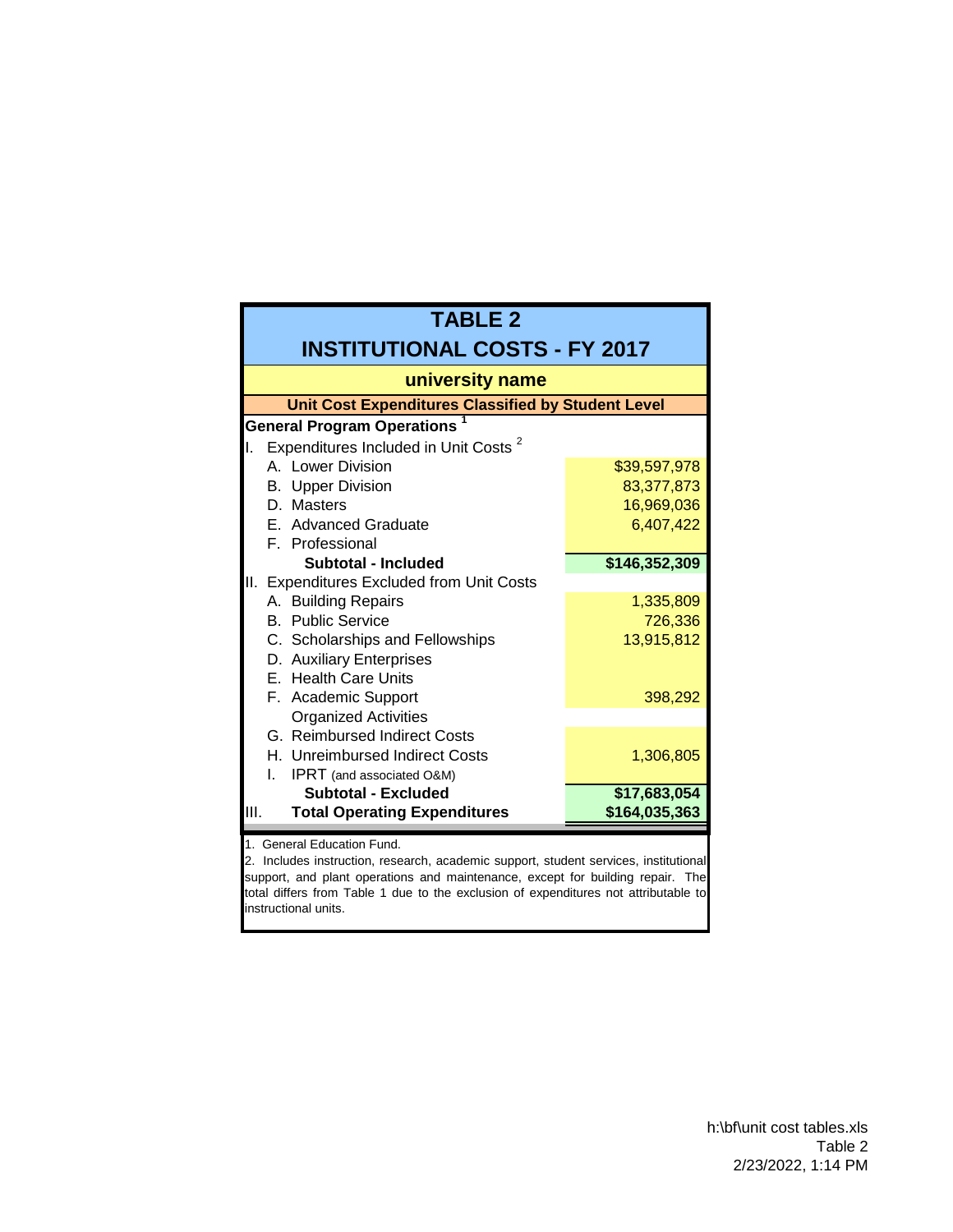| <b>TABLE 3</b><br><b>INSTITUTIONAL COSTS - FY 2017</b>                                                                       |                                      |                                    |                                |          |                              |                                  |  |
|------------------------------------------------------------------------------------------------------------------------------|--------------------------------------|------------------------------------|--------------------------------|----------|------------------------------|----------------------------------|--|
| university name                                                                                                              |                                      |                                    |                                |          |                              |                                  |  |
| <b>Cost Per Full-Time Equivalent Student/Headcount</b><br><b>Excluding Indirect Costs Reimbursed from Sponsored Programs</b> |                                      |                                    |                                |          |                              |                                  |  |
|                                                                                                                              | Number of<br><b>FTE</b><br>Students* | <b>Student</b><br><b>Headcount</b> |                                | General  |                              | <b>General Program Unit Cost</b> |  |
| <b>Student Level</b>                                                                                                         |                                      |                                    | Program<br><b>Expenditures</b> | per FTE  | <b>Per Student Headcount</b> |                                  |  |
| <b>Lower Division</b><br>А.                                                                                                  | 3,628                                | 4,370                              | \$45,657,693                   | \$12,585 | \$10,448                     |                                  |  |
| <b>B.</b> Upper Division                                                                                                     | 5,271                                | 7,150                              | 80,597,176                     | 15,291   | 11,272                       |                                  |  |
| Undergraduate Composite                                                                                                      | 8,899                                | 11,520                             | 126,254,869                    | 14,188   | 10,960                       |                                  |  |
| C. Masters                                                                                                                   | 566                                  | 2,038                              | 15,496,082                     | 27,378   | 7,604                        |                                  |  |
| <b>Advanced Graduate</b><br>D.                                                                                               | 187                                  | 1,121                              | 4,601,359                      | 24,606   | 4,105                        |                                  |  |
| E. Professional                                                                                                              |                                      |                                    | 0                              |          |                              |                                  |  |
| <b>Total Composite</b>                                                                                                       | 9,652                                | 14,679                             | \$146,352,310                  | \$15,163 | \$9,970                      |                                  |  |

\*FTE based on 30 credit hours for undergraduate students

\*\* Kristin completed FTE and Student Headcount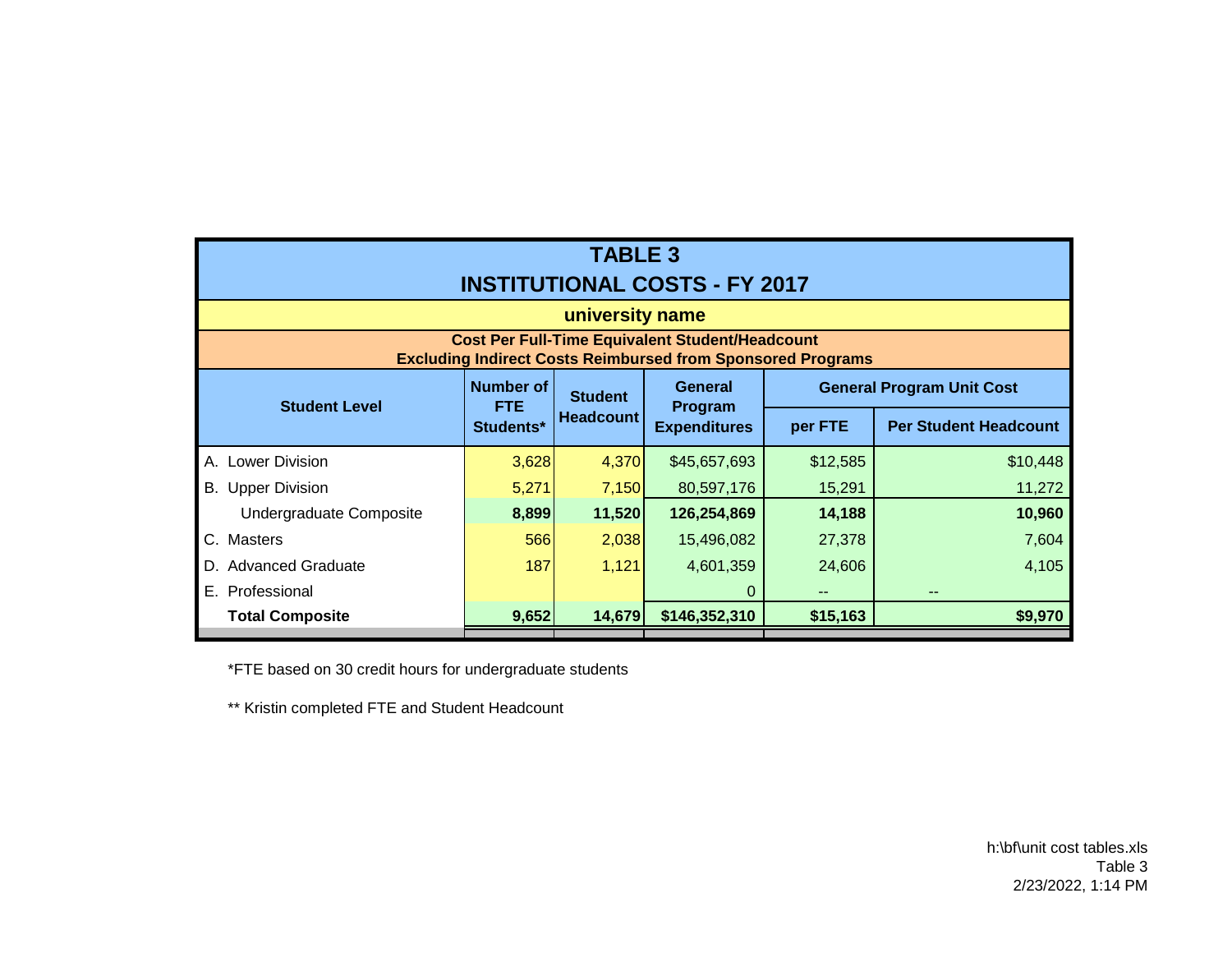|    | <b>TABLE 4</b>                                                                          |                     |                                     |                                                 |  |  |
|----|-----------------------------------------------------------------------------------------|---------------------|-------------------------------------|-------------------------------------------------|--|--|
|    | <b>INSTITUTIONAL COSTS - FY 2017</b>                                                    |                     |                                     |                                                 |  |  |
|    | university name                                                                         |                     |                                     |                                                 |  |  |
|    | <b>Expenditures Not Allocated to Student Levels</b><br>(General Program Operation Only) |                     |                                     |                                                 |  |  |
|    | <b>Excluded Expenditures</b>                                                            | <b>Expenditures</b> | <b>Total FTE</b><br><b>Students</b> | <b>Cost per</b><br><b>FTE</b><br><b>Student</b> |  |  |
|    | A. Building Repairs                                                                     | \$1,335,809         | 9,652                               | \$138                                           |  |  |
|    | <b>B.</b> Public Service                                                                | 726,336             |                                     | 75                                              |  |  |
|    | C. Scholarships and Fellowships                                                         | 13,915,812          |                                     | 1,442                                           |  |  |
|    | D. Auxiliary Enterprises                                                                | $\mathbf{\Omega}$   |                                     |                                                 |  |  |
|    | E. Health Care Units                                                                    | O                   |                                     |                                                 |  |  |
|    | F. Academic Support                                                                     | 398,292             |                                     | 41                                              |  |  |
|    | <b>Organized Activities</b>                                                             |                     |                                     |                                                 |  |  |
| G. | <b>Reimbursed Indirect Costs</b>                                                        | O                   |                                     |                                                 |  |  |
| Н. | <b>Unreimbursed Indirect Costs</b>                                                      | 1,306,805           |                                     | 135                                             |  |  |
| I. | <b>IPRT</b> (and associated O&M)                                                        |                     |                                     |                                                 |  |  |
|    | <b>Total Excluded</b>                                                                   | \$17,683,054        |                                     | \$1,832                                         |  |  |